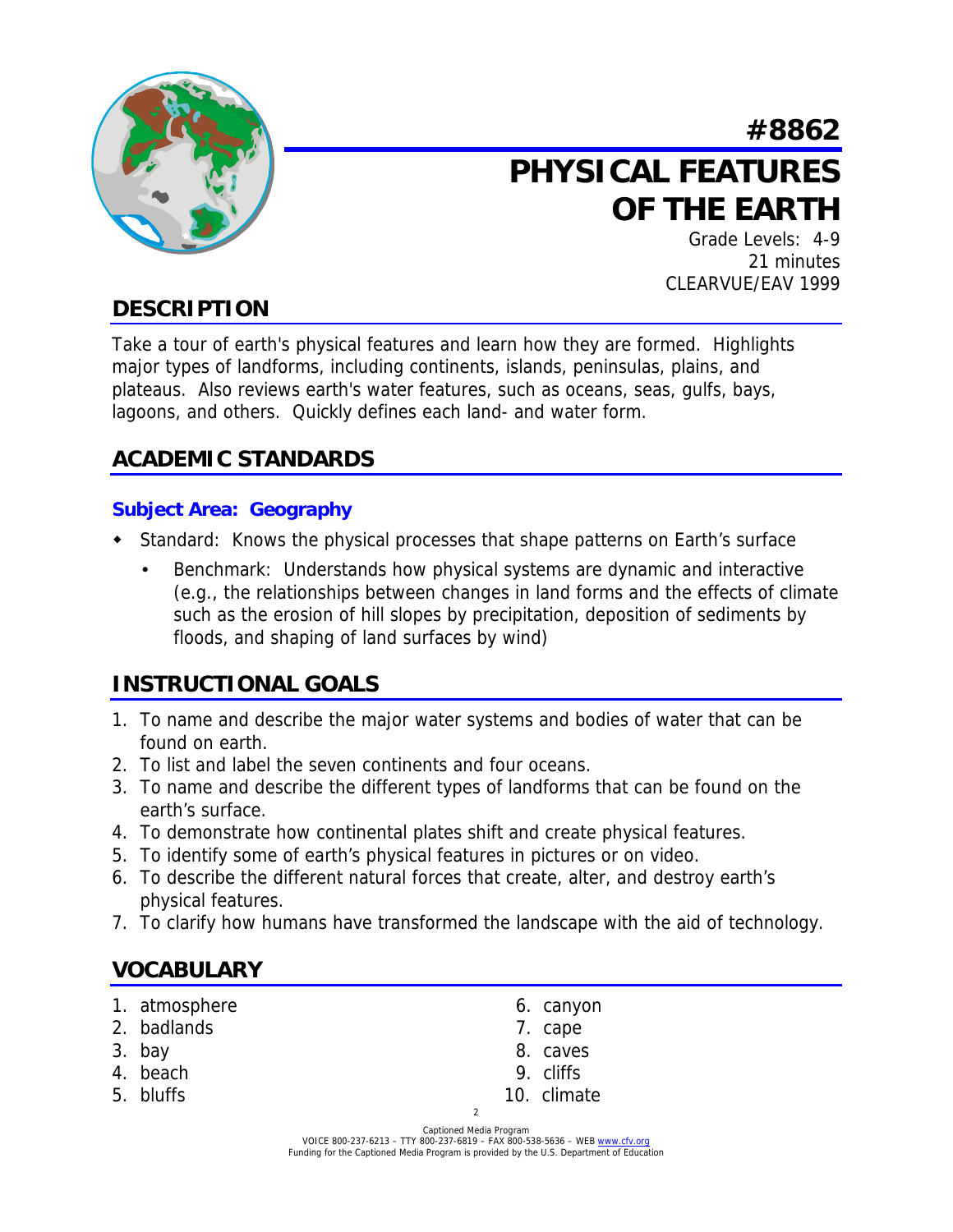- 11. continental divide/Continental Divide 28. landmasses
- 12. continents 29. mesas
- 
- 
- 
- 
- 
- 18. flat plains 35. plates
- 19. geography 36. ponds
- 
- 
- 22. harbor 39. seas
- 
- 24. islands 41. slopes
- 25. lagoons 42. valleys
- 
- 27. landform

## **BEFORE SHOWING**

- 
- 
- 13. dams 30. mountain ranges
- 14. deltas 31. oceans
- 15. dunes 32. peninsula
- 16. erosion 33. perspective
- 17. fjords 34. pinnacles
	-
	-
- 20. glaciers 37. reservoirs
- 21. gully 38. river valleys
	-
- 23. hills 23. and 23. hills 23. and 23. and 23. and 23. and 23. and 23. and 23. and 23. and 24. and 24. and 25
	-
	-
- 26. lakes 43. waterfall

 Ask students to name some of the physical features of the earth and write their answers on the blackboard. Then prompt an informal discussion on how these features are created and destroyed. Ask students to name some examples of physical features that have been altered by humans or nature. Discuss the power of hurricanes, tornadoes, and volcanoes that can alter landscapes forever.

## **AFTER SHOWING**

## **Discussion Items and Questions**

- 1. What is *geography*? Why is perspective important, especially in physical geography?
- 2. What is the *global perspective*? What are the largest features we can see from the global perspective? Have students name and point out the continents on a map or globe. What are continents?
- 3. What is a *continental divide*? What is an example of a continental divide?
- 4. What are *islands*? What are some of the better-known islands? What are *oceans*?
- 5. What is the contact between the landmasses and ocean systems called? What are the common shoreline shapes? What are some of the features of coastlines?
- 6. What is a *landform*? Can we see landforms from the global perspective?
- 7. What are *mountain ranges*? What are some of the major mountain ranges? As the students name the ranges, point them out on a topographic map. What are *hills*? What are some of the larger hilly areas of the world? What are *flat plains*? Where

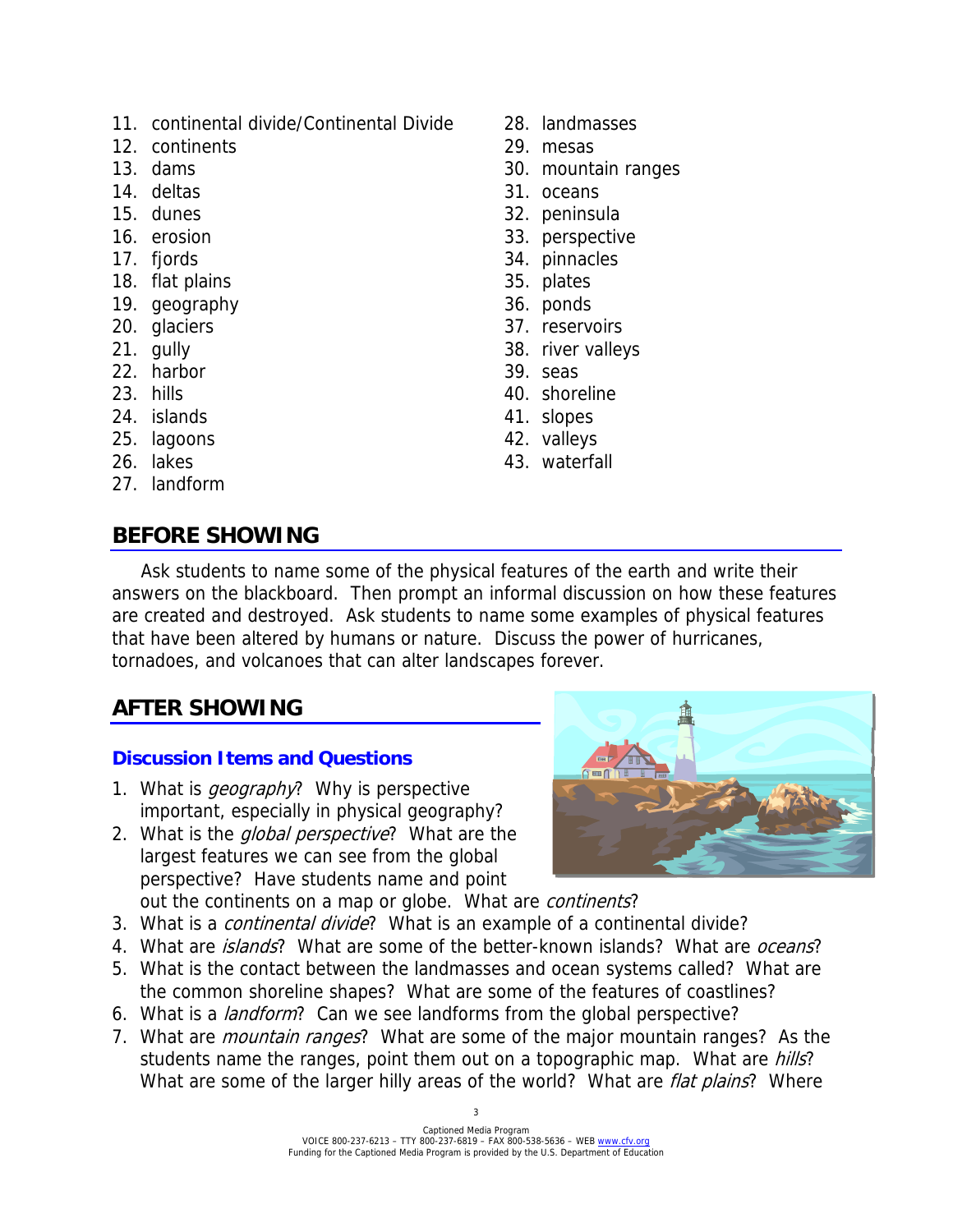are some flat plains on earth? Ask students which of these features is most familiar to them. Do you live near a mountain range? Do you live among many hills? Do you live on a flat plain?

- 8. What are lakes? When do lakes resemble oceans? What are river valleys?
- 9. What are valleys? What are the tops and sides of the valley called? What happens when the slopes of a valley are nearly vertical? What can almost always be found at the lowest part of a valley or canyon? What are *pinnacles*? What are *mesas*? What are badlands? What are caves? What are dunes? What are ponds? What is a waterfall?
- 10. What are some of the features a person can see from a ground perspective?
- 11. How can landform features be changed over time? What can result from the natural movement of the continental plates? What is *erosion*? How does wind affect landforms? How do glaciers create landforms?
- 12. How have humans altered the landscape? Discuss how humans have benefited and harmed the landscape.

### **Applications and Activities**

- 1. Divide the students into groups. Then assign each group one of the landforms described in the video. Have them draw a picture of it, define it, and give some examples of where it can be found. For more advanced students, include a small research assignment where they must obtain one resource describing that landform and explaining where it can be found. Then they can present their findings to the class.
- 2. If possible, take your students to the school's computer lab. Conduct an activity where students either search for information on specific landforms or the whole class navigates one of the informational sites together.

## **SUMMARY**

 This video series is designed to teach and reinforce basic geography principles. It will provide your students with a unique look at the fascinating features on earth's surface and how they are formed.

 Focusing on the importance of perspective in how landmasses and bodies of water are viewed, the program



examines many of earth's features as seen from the far reaches of space and the nearby perspective of earth. Water features such as oceans, seas, harbors, lagoons, deltas, and beaches are discussed. Landforms such as mountain ranges, flat plains, pinnacles, dunes, and canyons are also examined. A narrator takes viewers on a tour of the earth's many different physical features and close-up images provide students with a clear picture of each landform and body of water.

 The alteration of landforms, both by nature and by human activity, is also discussed. This program will give students new insight into their everyday surroundings and help them to understand how the earth grows and changes over time.